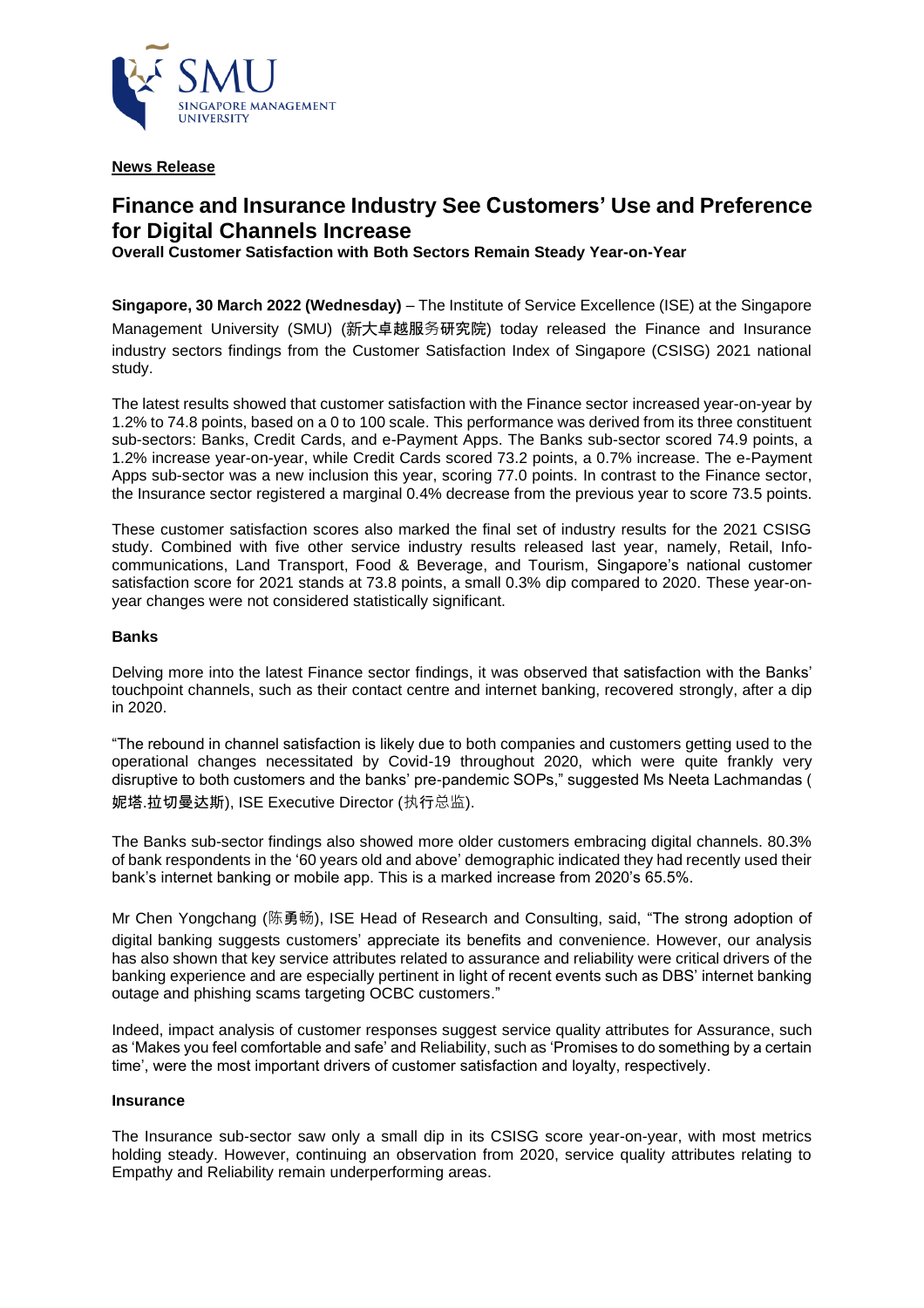Additionally, the latest findings revealed policyholders' increasing preference to purchase life, health, and medical insurance policies through digital channels. This preference rose from 28.0% in 2020 to 35.2% in 2021. Correspondingly, the preference to purchase similar policies through the more traditional route of financial advisors fell significantly year-on-year, from 51.6% to 47.1%.

Mr Chen remarked, "Although financial advisors continue to be the most preferred channel for buying life and health insurance, this preference appears to be on a decline, while preference for buying these products online has grown."

"Given these trends, the move by various insurers to offer more of their products online, are steps in the right direction. Insurers should also consider how they could more effectively and seamlessly integrate their digital platforms with the services offered by their financial advisors to improve customer experience and drive loyalty," he said.

### **Credit Cards and e-Payment Apps**

While the Credit Cards sub-sector did not record a significant increase in satisfaction from the previous year, several attributes responsible for driving satisfaction did improve, including areas such as brand, product, and service.

"Brand attributes such as the perceived innovativeness of the card and product features like card benefits and rewards, were found to be significant drivers of satisfaction. Thus, the improvements seen in the latest survey suggest card issuers are on the right track and will serve as a catalyst for better customer satisfaction over time," said Mr Chen.

Compared to Credit Cards, the e-Payment Apps sub-sector performed notably better in both customer satisfaction and loyalty, with an overall younger user demographic driving the higher scores. The e-Payment Apps sub-sector was made up of mobile app payment platforms such as Apple Pay, DBS PayLah!, and GrabPay.

"In general, the younger demographic rated the e-Payment apps higher than credit cards. For instance, users in the 18 to 34 age bracket had a CSISG score of 77.3 points for e-Payment Apps while only 72.6 points for credit cards" he noted.

However, both payment modes shared similar drivers of loyalty, with attributes relating to Brand and Product strong determinants of the likelihood of reusability for a card or app.

"The analysis suggests that by focusing on attributes such as brand image and reputation, and product features such as merchant tie-ups and rewards, payment apps can more effectively drive repeat usage," said Mr Chen.

#### **Industry Digital Uptake**

In both the Finance and Insurance sectors, the CSISG study observed strong and sustained consumer adoption of digital services.

"The shift to digital is here to stay. More older customers are taking to online banking services year-onyear. Insurance products, traditionally sold at a very interpersonal level, is seeing a preference shift towards online channels," observed Ms Lachmandas.

"For businesses, this means it will be paramount to continue investing in the digital domain, as consumer preference for buying, transacting, and indeed living online continues to rise," she surmised.

The CSISG 2021 Q4 study was conducted between October 2021 and January 2022. A total of 4,700 local consumers were surveyed for the Finance and Insurance sectors.

Prior to the Q4 study, the Info-Communications and Retail sectors were measured in Q1, the Land Transport sector in Q2, and the Food & Beverage and Tourism sectors in Q3. In total, the CSISG 2021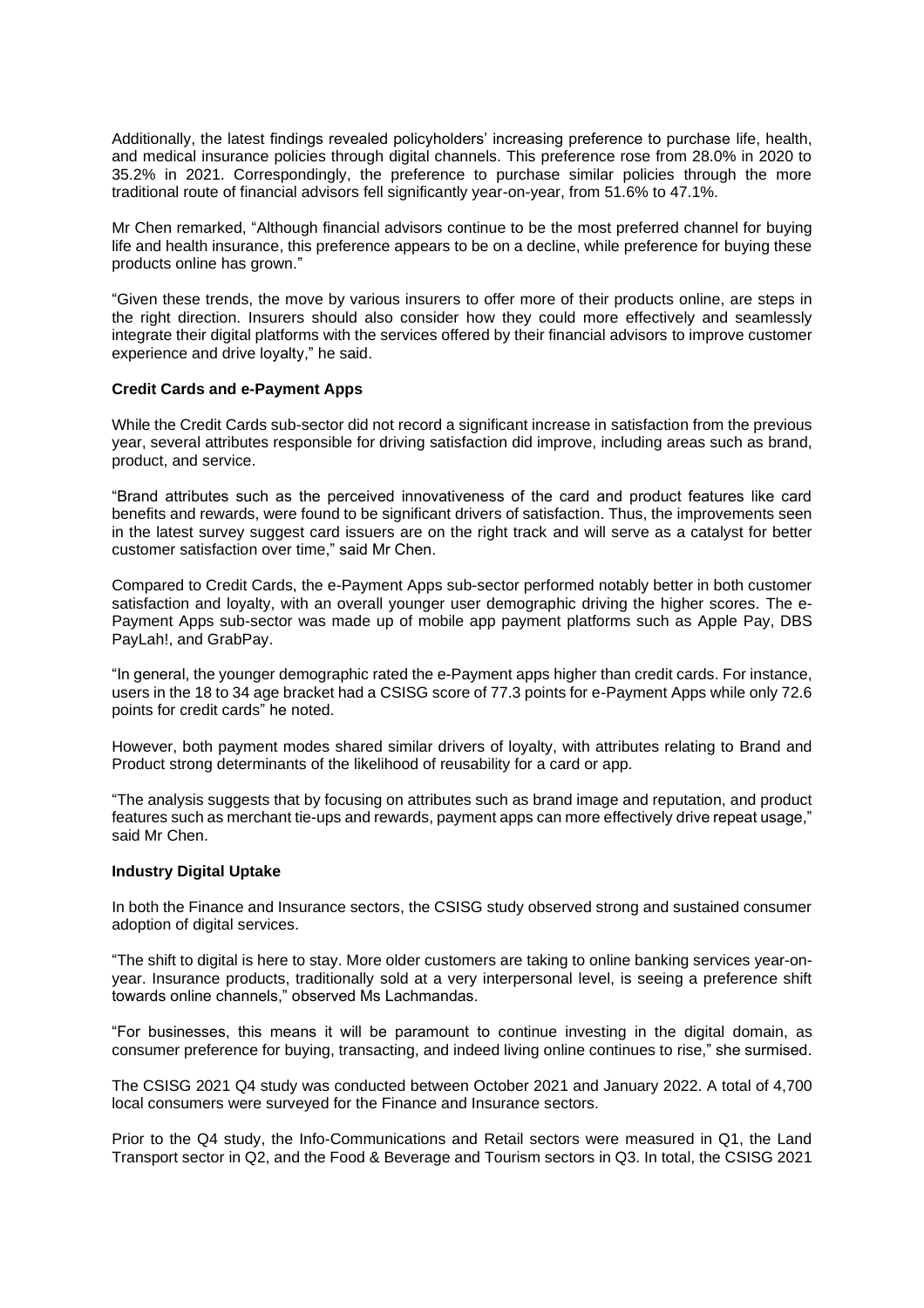study completed 14,700 unique interviews. A total of 245 distinct entities were measured and 104 entities received published scores.

Please refer to Annex A for a background on the CSISG and Annex B for the detailed scores.

\*\*\*\*\*\*\*\*\*